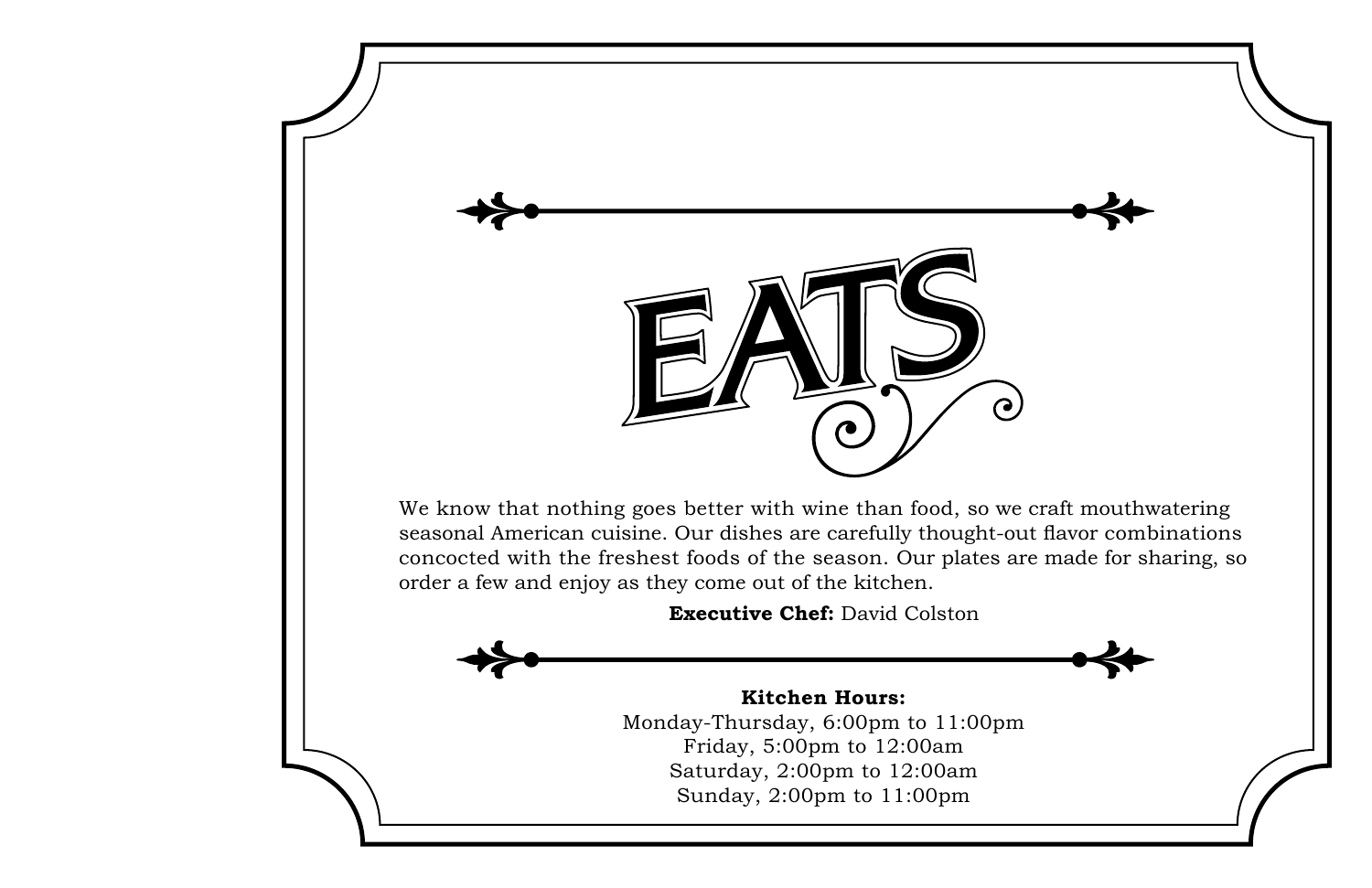

#### **ANTIPASTI**

We suggest a mix and match of the below antipasti (minimum 3 items). Cheese, charcuterie, spreads, and pâtés come with sliced toasted baguette.

### **\$3 vegetables**

Citrus-Herb Marinated Olives Housemade Mixed Vegetable Pickles Marinated and Roasted Sweet Peppers White Wine Marinated Button Mushrooms

### **\$4 charcuterie**

Chorizo Secco Cacciatorini al Diavolo Finnochietta Wild Boar Sopressata House Cured Salmon White Anchovies

## **\$5 Pâtés**

Duck Liver Pistachio and Dried Cherry Pâté Chicken Liver and Crimini Pâté Pork Rillette Green Lentil and Walnut Pâté (vegetarian)

#### **\$4 spreads**

Spiced Eggplant Roasted Garlic and White Bean

#### **\$4 % CHEESES**

Chevrotin Landaff Moses Sleeper Cabot Cloth-Bound Cheddar Fourme d'Ambert Roncal Mozzarella Ciliegine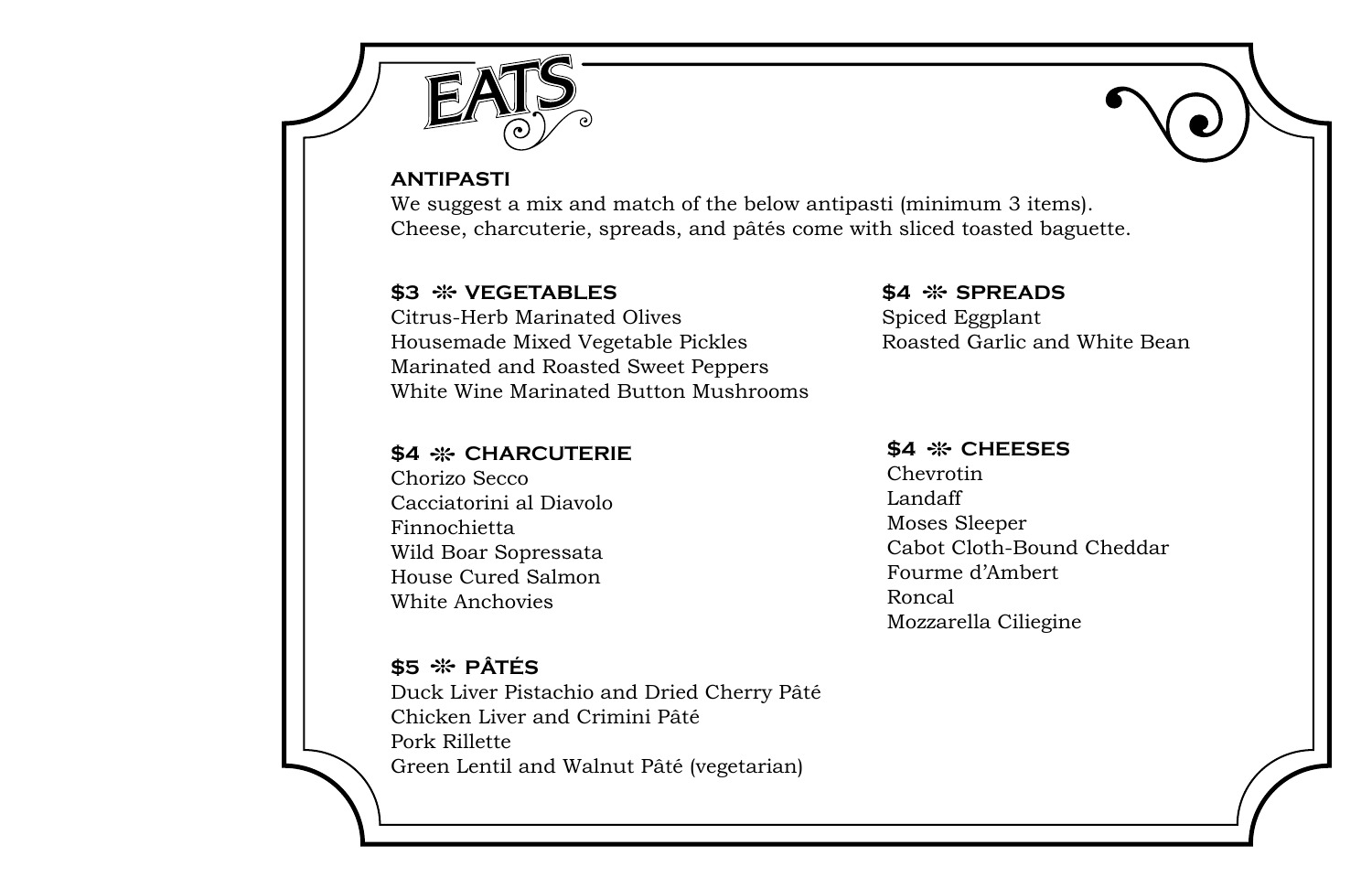

**BAR SNACKS**  $\frac{16}{27}$  **\$7** 

Mixed root vegetable chips and maple cayenne nuts

**EDAMAME \$7** Soy beans sautéed in the pod with sea salt and sesame seeds

# **SAUTÉED SHISHITO PEPPERS**  $\frac{16}{20}$  **\$8**

Sweet Japanese peppers blistered in a pan, tossed with sumac and Maldon sea salt

# **FIG BRUSCHETTA**  $\frac{16}{20}$  **\$10**

Black Mission figs thinly sliced and served over housemade ricotta cheese and toasted bread. Finished with honey and a sweet balsamic reduction.

## LACINATO KALE SALAD  $\cdot$  \$12

Thinly sliced dinosaur kale with pink lady apple, shaved fennel, celery root, parsley, and walnuts in a sherry vinaigrette

## **GRILLED HALOUMI CHEESE SALAD**  $\frac{16}{3}$  **\$13**

This goat and sheep's milk cheese from Cyprus is grilled and served with watermelon, grapefruit, baby red mustard, and fresh herbs in a lemon vinaigrette.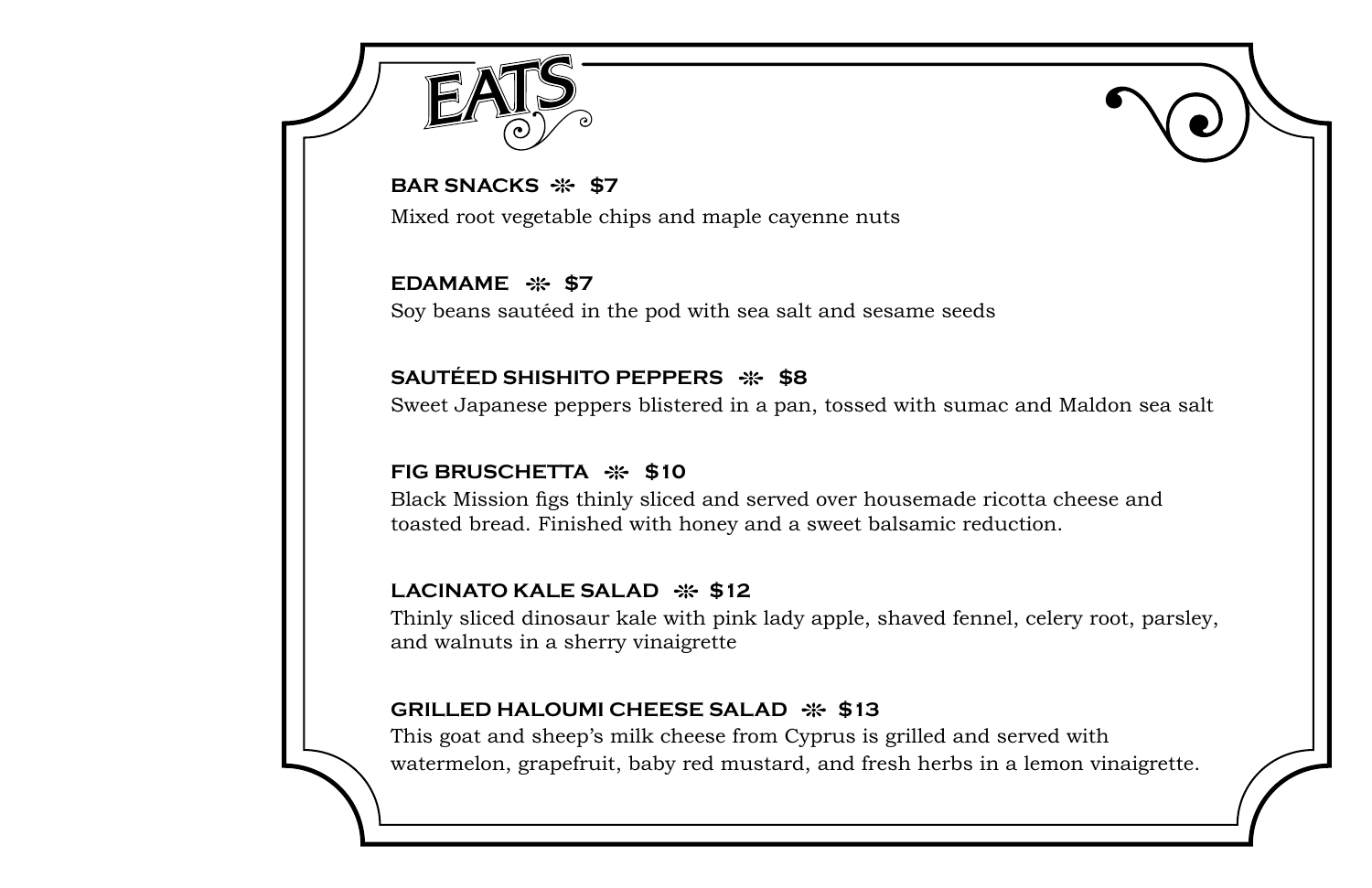



### **Chilled Baked Canadian Atlantic Salmon \$13**

Served over a cold salad of new potatoes, green beans, Niçoise olives, capers, and fresh herbs

### **TURKEY MEATBALLS**  $\frac{16}{25}$  **\$13**

Lean ground turkey meatballs tossed in herb butter with escarole and pine nuts

### **BAKED GOAT CHEESE AND BREAD**  $\cdot\mathbf{k}$  **\$14**

Melted slice of soft-rinded Bucheron goat cheese served with smoked cantaloupe jam and toasted bread

## **SPICY OCTOPUS AND YUCA**  $\%$  **\$14**

Salad of thinly sliced grilled octopus marinated in chiles and herbs. Served over slow roasted yuca with black olive purée, sweet pickled radish, and mustard greens.

### **NEW ZEALAND COCKLES IN SPICY COCONUT CURRY BROTH**  $\div$  **\$15**

Prepared in a Thai style with lemongrass, ginger, and fresh herbs. Served with toasted bread.